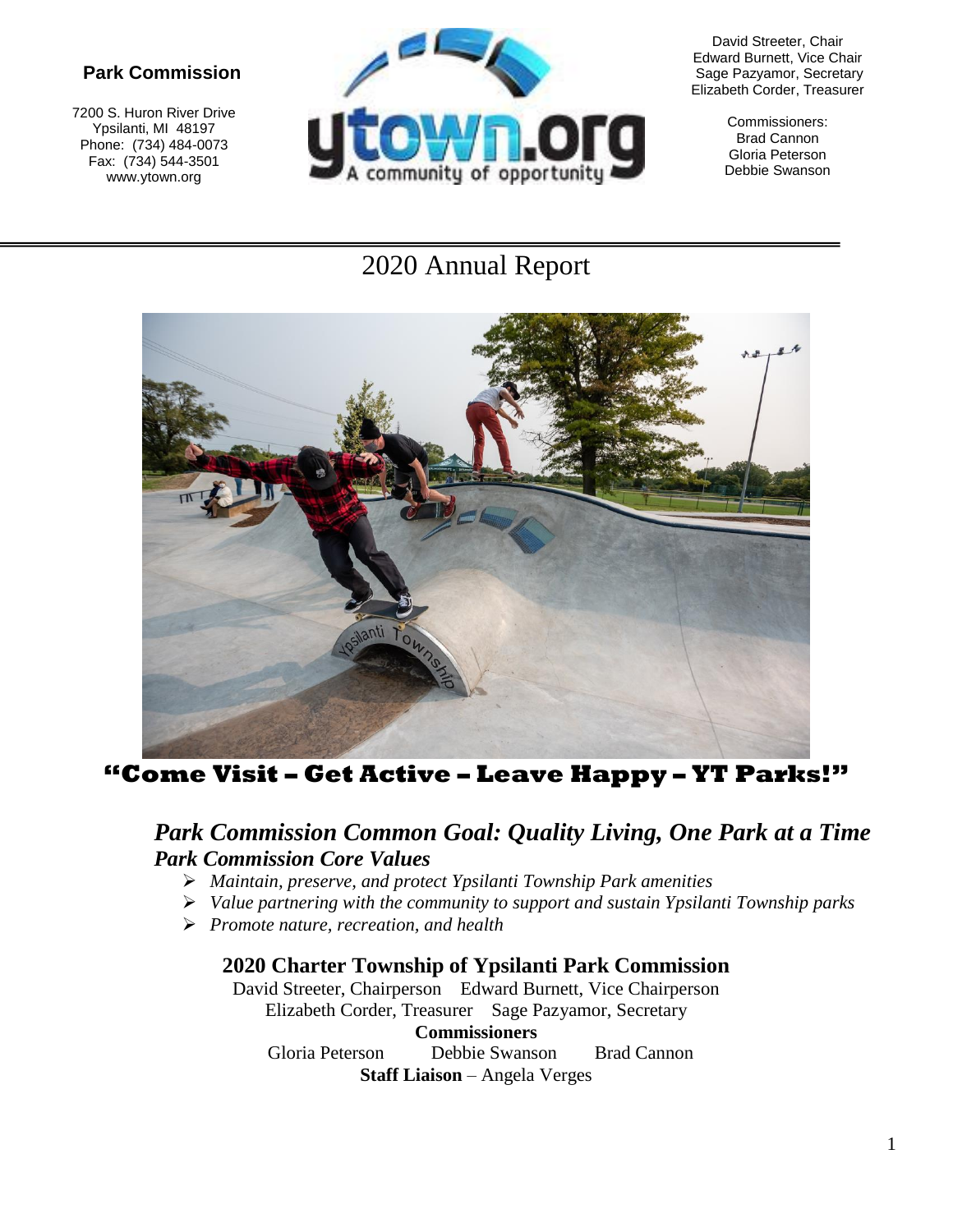Pursuant to the Charter Township of Ypsilanti Park Commission by-laws, the following annual report lists the Park Commission's activities and accomplishments supporting the Park Commission's purposes as listed in said by-laws.

#### **A. To develop a park master plan and to carry out programs for the acquisition, management, and control of parks and places of recreation of the Charter Township of Ypsilanti.**

- Used Parks 5-year master plan to guide discussion of parks
- **B. To promote the development of a system of neighborhood parks and other places of recreation to serve the various neighborhoods within the Charter Township of Ypsilanti.**
	- Addressed neighborhood park concerns that have been brought to its attention
	- Continued to address large groups using neighborhood parks for events regarding requiring safeguards and items needed to carry out such events
	- Supported Michigan Natural Resources Trust Fund grant application for Loonfeather Park
	- Supported adoption of Non-Motorized Transportation Plan by Township Board
- **C. To promote the development of the Charter Township of Ypsilanti parks and other places of recreation in the Charter Township of Ypsilanti.**

# **The Park Commission has:**

- Continued support for advertising recreational uses of parks  $\&$  non-motorized information by inclusion of parks information in Township mailings sent to residents
- Continued use of parks slogan *"Come Visit – Get Active – Leave Happy – YT Parks!"*
- Continued support of Township partnership with EMU for the use of the Boathouse at Lakeside Park
- Supported the Grove Street pathway revision
- Supported an updated application, agreement, and policy permit for special events
- Requested submittals for MDNR grants for Community Center Park and Clubview Park
- Worked to ensure public health and safety around Township Parks during pandemic
- Participated in opening of new Skate Park
- Supported the creation the Art Serafinski Scholarship program

#### **D. To further and encourage cooperation between governmental units, private agencies, and private citizens toward these ends.**

- Attendance at the Charter Township of Ypsilanti board meetings, and neighborhood watch meetings
- Requested involvement in decisions involving capital projects when money becomes available, including types and locations of projects
- Supported the Township Board and staff in maintenance of minimum requirements for safety on our play structures and supported schedule of playground inspections
- Supported organized activities in the parks Township recreation programming, Ypsilanti National Little League (YNLL) Harris Park, league softball at Community Center Park, and Youth football & soccer at various parks
- Citizen participation and concerns shared at Park Commission meetings
- Explored ways to work with community organizations
- Continued efforts to explore the viability of creating a dog park within the township park system and requested information on potential sites
- Communicated with Washtenaw County Sheriff Office regarding incidents and public safety concerns